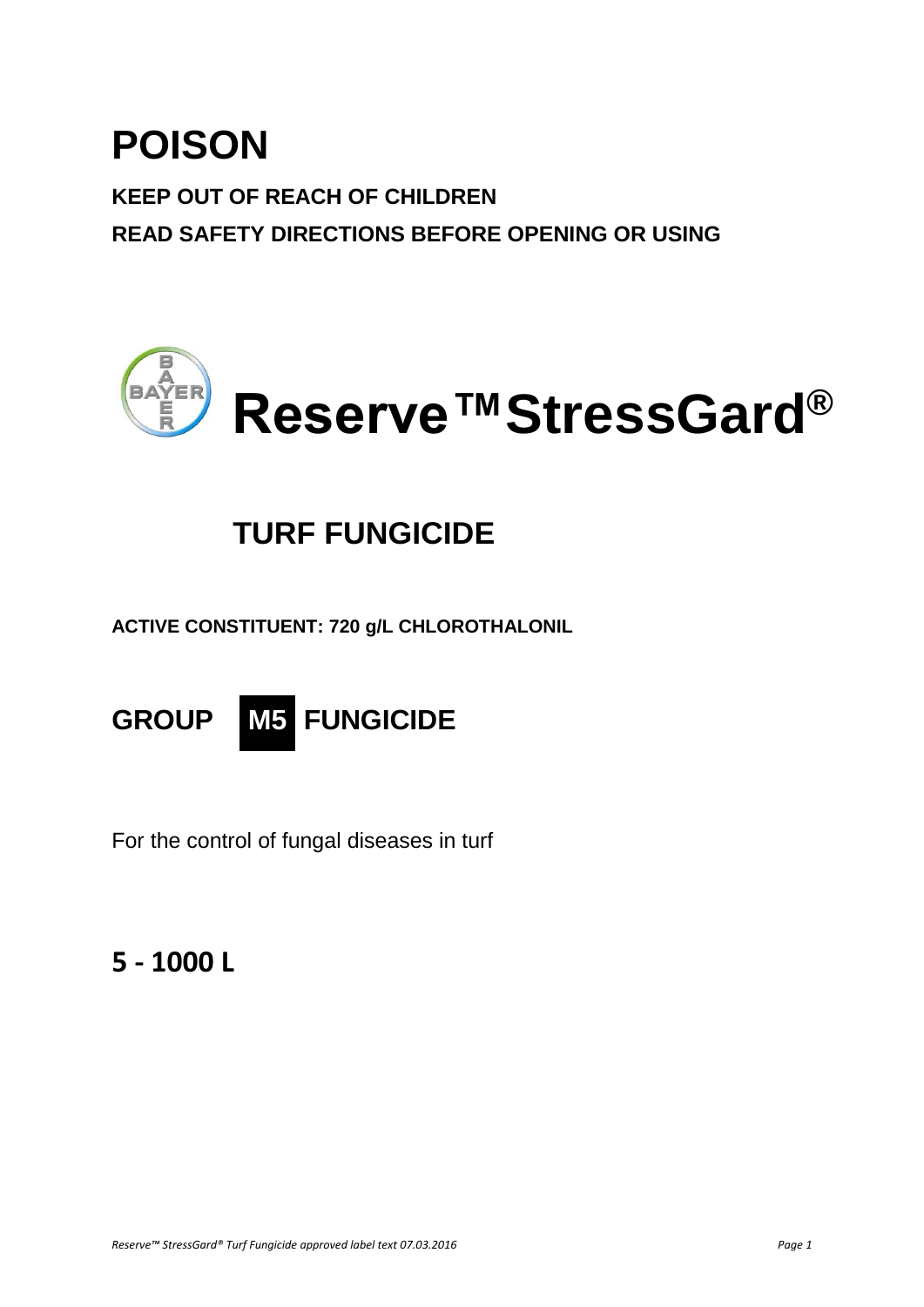#### **DIRECTIONS FOR USE**

#### **RESTRAINT**

#### **DO NOT mix spraying oils or wetting agents with this product.**

| <b>SITUATION</b>                                           | <b>DISEASE</b>                                 | <b>STATE</b>                             | <b>RATE</b>                                          |
|------------------------------------------------------------|------------------------------------------------|------------------------------------------|------------------------------------------------------|
| Turf<br>and<br>lawns,<br>bowling<br>greens, golf<br>greens | (Sclerotinia<br>Dollar<br>spot<br>homoeocarpa) | NSW,<br>Qld,<br>ACT, Vic, SA,<br>WA only | 130 - 200 mL/100 m <sup>2</sup> in 20-<br>60 L water |
|                                                            | Brown patch (Rhizoctonia<br>sp.)               | All states                               |                                                      |
|                                                            | Gray leaf spot (Pyricularia<br>grisea)         | NSW, WA only                             | 24 L/ha                                              |

**NOT TO BE USED FOR ANY PURPOSE, OR IN ANY MANNER, CONTRARY TO THIS LABEL UNLESS AUTHORISED UNDER APPROPRIATE LEGISLATION.**

#### **GENERAL INSTRUCTIONS**

RESERVE STRESSGARD is a protectant fungicide for the control of fungal diseases in turf. For effective disease control a good leaf cover must be achieved before a widespread disease outbreak occurs.

#### **MIXING**

Thoroughly shake and invert the pack several times before opening. Half-fill spray tank and with agitation system running, add the required about of product.

#### **APPLICATION RATES PER HECTARE**

Low volume:  $\geq 200$  L/ha

High volume:  $\geq$  500 L/ha

The volume of water applied should increase as the plants grow in size to maintain adequate cover.

#### **COMPATIBILITY**

This product is compatible with wettable powder and suspension concentrate formulations of most commonly used fungicides, insecticides and miticides. Unless experience in your area has shown other combinations to be physically compatible and non-injurious to your crop, do not combine with other chemicals, especially oil-based emulsifiable or suspension concentrate pesticides. This product should not be mixed with spraying oils or sprayed onto plants that have been sprayed with oil for at least 10 days after the last spray.

#### **WETTING AGENTS**

The addition of surfactants does not improve this product's efficacy and under some conditions may cause plant injury.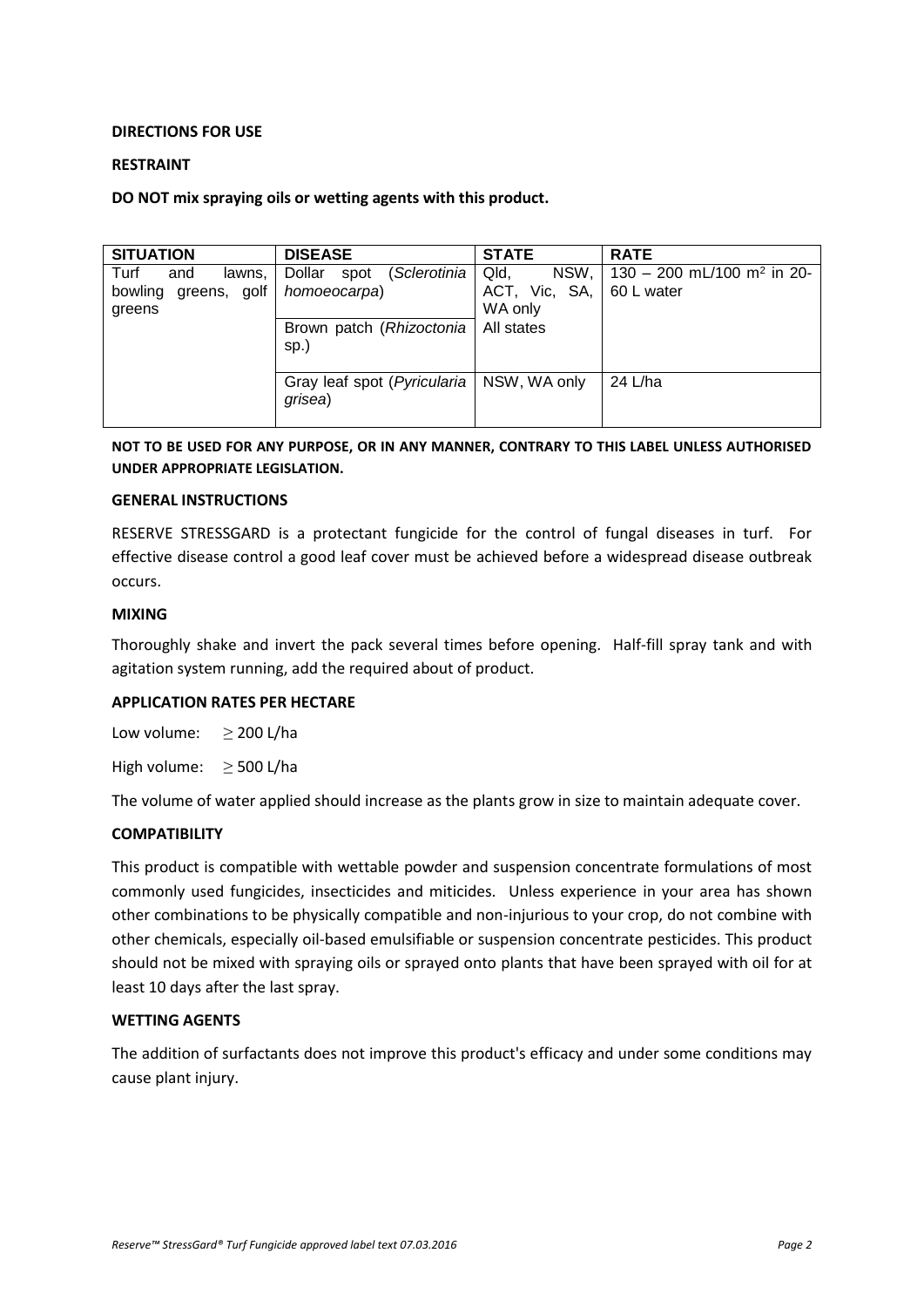#### **FUNGICIDE RESISTANCE WARNING**

### GROUP M5 FUNGICIDE

RESERVE STRESSGARD is a member of the multi-site activity group of fungicides. For fungicide resistance management, this product is a Group M5 fungicide. Some naturally occurring individual fungi resistant to this product and other Group M5 fungicides may exist through normal genetic variability in any fungal population. The resistant individuals can eventually dominate the fungal population if these fungicides are used repeatedly. These resistant fungi will not be controlled by this product or other Group M5 fungicides, thus resulting in a reduction in efficacy. Since the occurrence of resistant fungi is difficult to detect prior to use, Bayer CropScience Pty Ltd accepts no liability for any losses that may result from the failure of this product to control resistant fungi.

#### **PROTECTION OF LIVESTOCK**

DO NOT contaminate feed or foodstuffs with this product of empty containers.

#### **PROTECTION OF WILDLIFE, FISH, CRUSTACEANS AND ENVIRONMENT**

Dangerous to fish. DO NOT contaminate streams, rivers or watercourses with the chemical or used containers.

#### **STORAGE AND DISPOSAL**

Store in the closed, original container in a cool, well-ventilated area. Do not store for prolonged periods in direct sunlight.Triple-rinse containers before disposal. Add rinsings to spray tank. Do not dispose of undiluted chemicals on site. If recycling, replace cap and return clean containers to recycler or designated collection point. If not recycling, break, crush, or puncture and deliver empty packaging to an approved waste management facility. If an approved waste management facility is not available, bury the empty packaging 500 mm below the surface in a disposal pit specifically marked and set up for this purpose, clear of waterways, desirable vegetation and tree roots, in compliance with relevant local, state or territory government regulations. Do not burn empty containers or product. DO NOT re-use empty container for any other purpose.

#### **SAFETY DIRECTIONS**

Attacks eyes and skin. Avoid contact with eyes and skin. Do not inhale spray mist. Repeated exposure may cause allergic disorders. Sensitive workers should use protective clothing. When preparing spray and using the prepared spray wear cotton overalls buttoned to the neck and wrist and a washable hat, elbow-length PVC gloves and goggles and disposable mist face mask covering mouth and nose. If clothing becomes contaminated with product or wet with spray remove clothing immediately. If product on skin, immediately wash area with soap and water. If product in eyes, wash it out immediately with water. After use and before eating, drinking or smoking, wash hands, arms and face thoroughly with soap and water. After each day's use, wash gloves, goggles and contaminated clothing.

#### **FIRST AID**

If poisoning occurs, contact a doctor or Poisons Information Centre. Phone Australia 13 11 26. If swallowed, do not induce vomiting. Give a glass of water.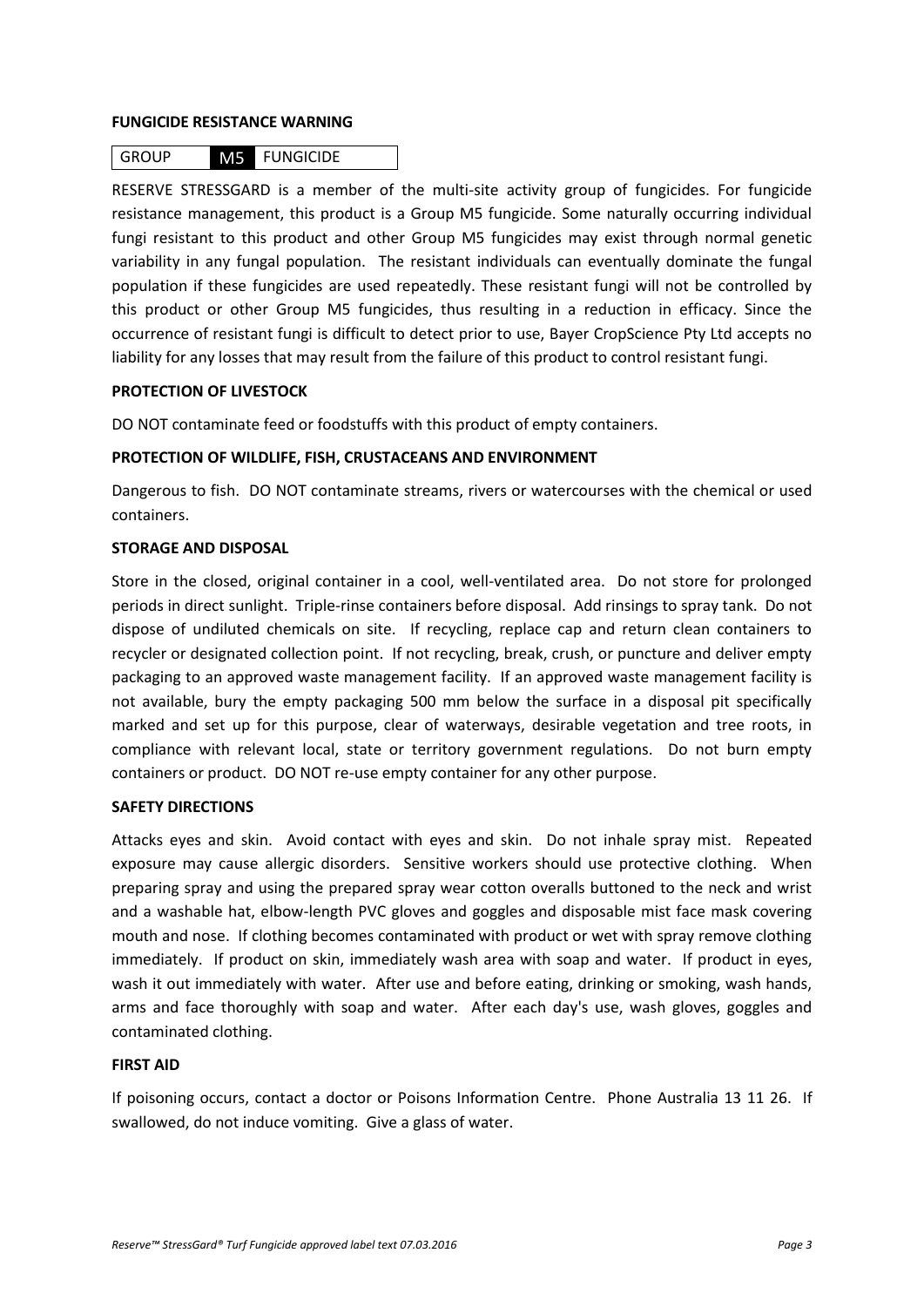#### **SAFETY DATA SHEET**

Additional information is listed in the Safety Data Sheet which may be found at [www.environmentalscience.bayer.com.au.](http://www.environmentalscience.bayer.com.au/)

#### **EXCLUSION OF LIABILITY**

This product must be used strictly as directed, and in accordance with all instructions appearing on the label and in other reference material. So far as it is lawfully able to do so, Bayer CropScience Pty Ltd accepts no liability or responsibility for loss or damage arising from failure to follow such directions and instructions.

APVMA Approval No.: 81269/102710

StressGard® is a Registered Trademark of the Bayer Group.

FOR 24 HOUR SPECIALIST ADVICE IN EMERGENCY ONLY PHONE 1800 033 111

Bayer CropScience Pty Ltd ABN 87 000 226 022 391-393 Tooronga Rd Hawthorn East, Vic. 3123 Phone: (03) 9248 6888 Technical enquiries: 1800 804 479 Website: www.environmentalscience.bayer.com.au

Batch Number:

Date of Manufacture: